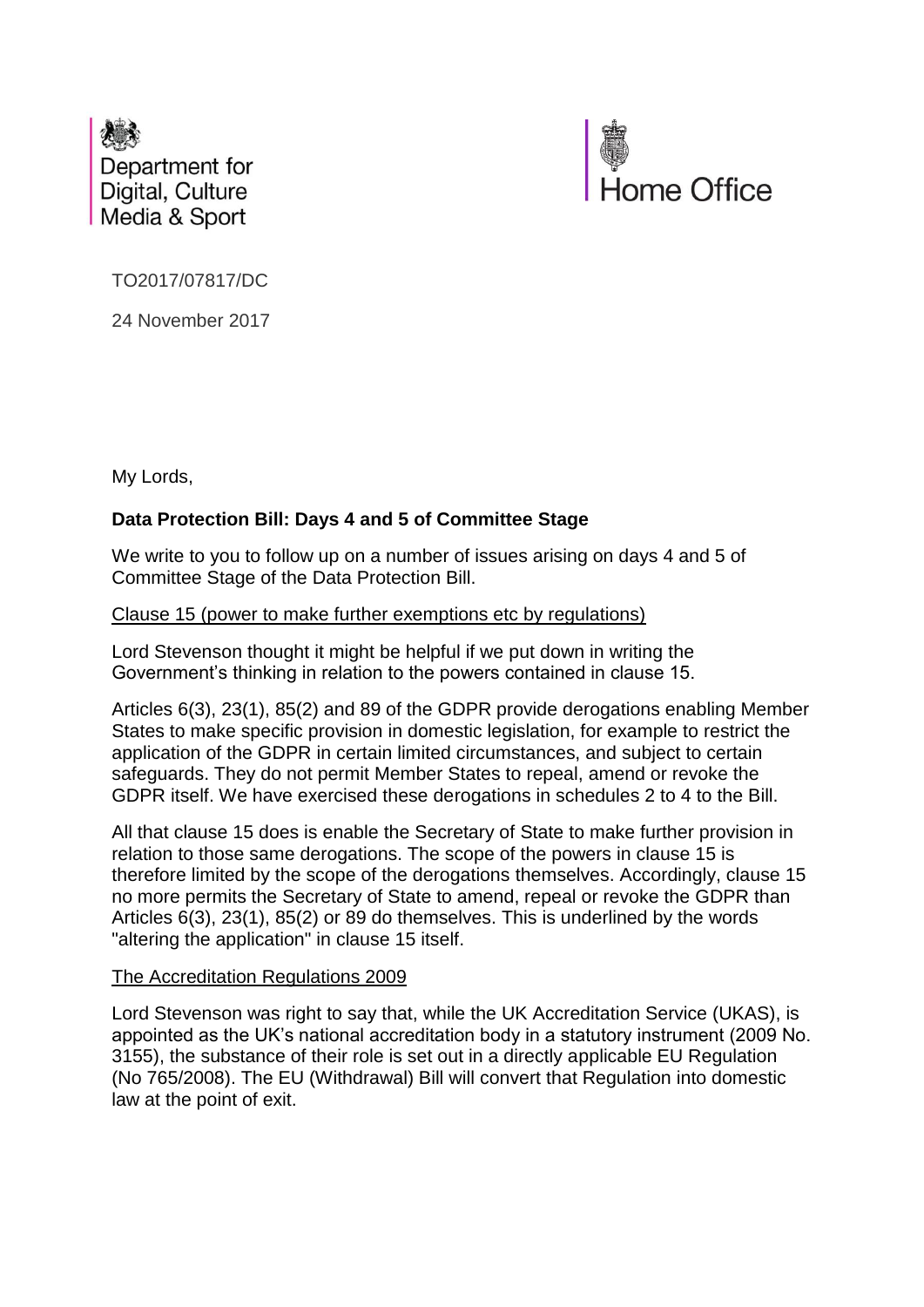# GDPR application post-Brexit

On day 4 of Committee, Lord Stevenson remarked: The implication from discussion on a previous set of amendments was that the requirements under the GDPR for extraterritorial application—so that when companies are not established in the EU, they need to have a representative here will be dropped once we leave the EU... – *Hansard*, vol. 785, col. 2045

He may have inferred this from the non-extraterritorial application of the applied GDPR. If so, we apologise if we have inadvertently misled the noble Lord. We might refer him to the Government's previous response on this point:

Some people have suggested that the applied GDPR represents what the GDPR may come to look like once the UK leaves the EU. In some respects, this is a reasonable conclusion to draw. The applied GDPR anglicises the language and strips out irrelevant provision… However, in some respects, it is not the same as what future legislation will look like, including on the question of extraterritoriality. When we leave the EU, the powers in the EU withdrawal Bill will bring the GDPR into our domestic law, anglicised—as has been done to the applied GDPR—but also with other modifications that are dependent on the future negotiations with the EU. – *Hansard*, vol. 785, col. 1206

Requirements for a EU- (or, post-Exit, UK-) based representative, to which the noble Lord referred later on day 5 of Committee, fall into the same category as extraterritoriality.

The noble Lord also asked whether there was a case for tasking the Information Commissioner with ensuring the consistent enforcement of the provisions regarding data protection impact assessments within the UK. If the noble Lord means that the Information Commissioner should work to ensure these requirements are consistently applied by controllers across the UK, then we concur. The point that the Government was making was simply that the applied GDPR only extends to the UK, and other Member States will have different (and in some cases no) prescribed standards in relation to comparable processing activities. As a result, no intersupervisory-authority consistency mechanism akin to that contained in the GDPR itself is appropriate for the applied GDPR.

As above, arrangements post-Exit may well be different to those set out in the applied GDPR. The UK is seeking a new, deep and special partnership that provides for ongoing regulatory cooperation between the EU and the UK on current and future data protection issues, building on the positive opportunity of a partnership between global leaders on data protection.

# Public domain data

Baroness O'Neill asked about Amendment 153. Having checked her contribution in *Hansard*, it is possible her question was in fact directed at Lord Paddick. But it might nevertheless be helpful to clarify. The noble Lady talked about 'public domain' data 'not in the control of any data controller'. It is important to note that the concept of control is defined with reference to processing activities and not the underlying data (clause 5). One cannot process 'public domain' data and claim neither to be a controller nor know who the controller is.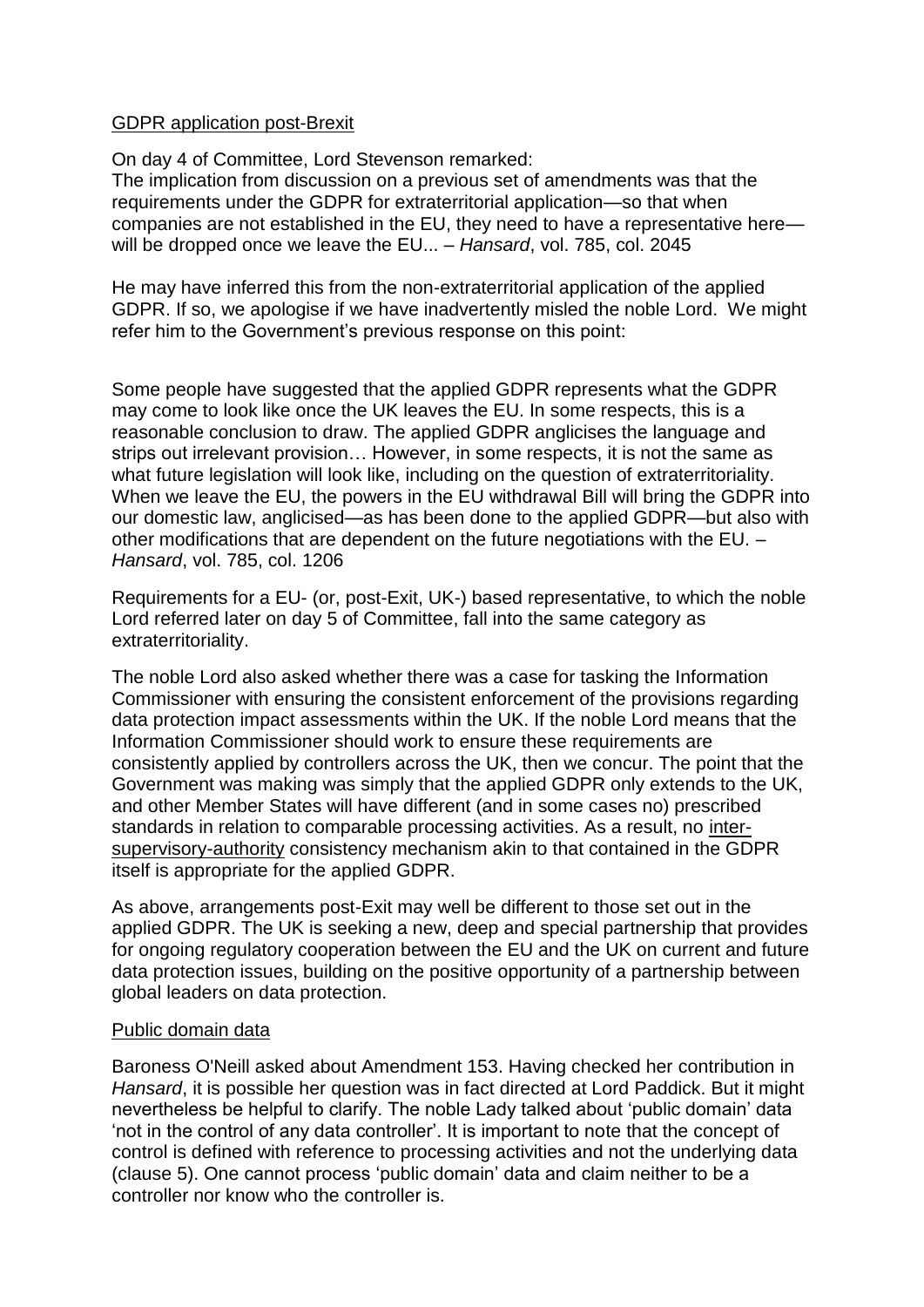# Meaning of "defence purposes"

Baroness Hamwee expressed concern about the scope of the term "defence purposes" and questioned whether it would cover, for example, "records of the holiday leave taken by cleaners, secretaries and so on working in the Ministry of Defence" (Hansard, vol. 785, col. 2053). The term is indeed intended to be limited in both application and scope and will not encompass all processing activities conducted by the Ministry of Defence.

Only where a specific right or obligation is found to be incompatible with a specific processing activity being undertaken for defence purposes can that right or obligation be set aside. The Ministry of Defence will continue to process personal information relating to both military and civilian personnel in a secure and appropriate way, employing relevant safeguards and security in accordance with the principles of the applied GDPR. It is anticipated that standard HR processing functions, such as the recording of leave and management of pay and pension information will not be covered by the exemption.

The Government understands the need for the scope of the term to be defined more clearly, and accordingly we will provide further clarification in the explanatory notes to the Bill when they are re-issued on Commons Introduction.

# Use of EU derived language

In speaking to a number of different amendments last Wednesday, Baroness Hamwee questioned the appropriateness of importing into the Bill some of the language used in the Law Enforcement Directive (LED). As explained in paragraph 59 of the Explanatory Notes to the Bill, and consistent with the transposition guidance adopted by the Coalition Government in April 2013 and applied since then, the approach we have taken in Part 3 is to copy-out the LED wherever possible. Deviating from this approach would itself risk creating legal uncertainty, not least because much of language used in Part 3 (for example the term "legitimate") also appears in the directly applicable GDPR. If we were to depart from such language in Part 3, the courts would assume that Parliament intended that a different meaning should be ascribed to like provisions in the GDPR and Part 3 which adopted different terminology; this, however, is not our intention. Additionally the term "strictly necessary" already appears in UK law, for example in the Trafficking People for Exploitation Regulations 2013 so we are not breaking new ground in using the term in this context. Given this background, we hope Peers would agree that adopting the copy-out approach wherever possible is the right one in the context of the LED.

# Archiving, etc

Lord Stevenson sought further clarification of the need for clause 39 (and paragraph 6 of Schedule 8), which applies to processing of personal data for law enforcement purposes where it is necessary for archiving, scientific, historical research or statistical purposes. Often, such processing will be anonymised so the data subject cannot be identified. However, on occasion it will be necessary to process personal data and this is envisaged by the LED (see Article 4(3)). UK law enforcement agencies advocate the concept of 'evidence based policing' which requires the use of best available evidence to inform and challenge policies, practices and decisions.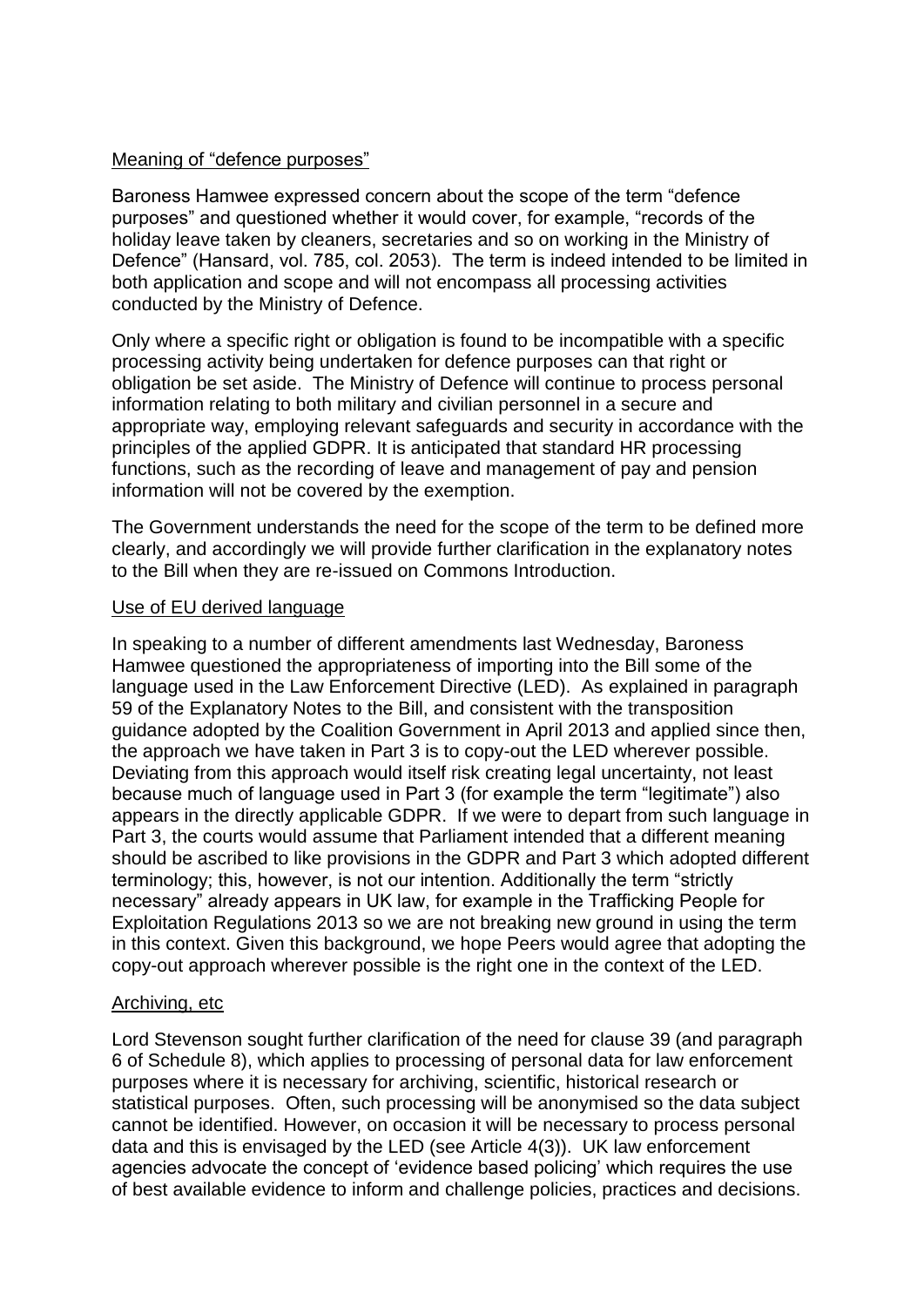It is clearly in the public interest for this to continue and it will often require the review of historical data, and on occasion liaison with academic partners. There may also be instances in which data is specifically collected for archiving or for research by law enforcement agencies; an example of this would be to ascertain the developing approaches to tackling child abuse cases over several decades.

### Periodic reviews of the need for the continued storage of personal data

Lord Stevenson also sought clarification of the expectation upon data controllers to take action following a period review of the need for the continued storage of personal data as envisaged by clause 37(2) (Hansard, vol. 785 col. 2062 and 2065).

Clause 37(1) requires the controller to process data for no longer than is necessary. If following a review of data carried out by a controller under clause 37(2), the controller concluded that it was no longer necessary to retain particular data; its continued storage would be in breach of the fifth data protection principle. Moreover, clause 35, which sets out the third principle, requires personal data processed for a law enforcement purposes to be "relevant"; if the continued storage of such data was found not to be necessary, the Government does not believe that the controller could reasonably argue that it was, nonetheless, still "relevant". The Government is therefore of the view that the Bill as currently drafted provides sufficient safeguards to ensure the deletion of any data found not to be necessary.

#### Conditions for sensitive processing under Part 4: medical purposes

Finally, Baroness Hamwee probed why processing data for "medical purposes" was a condition for sensitive processing by the intelligence services under paragraph 7 of Schedule 10 to the Bill.

In his response, Lord Young explained that the medical purposes condition would be used for processing of medical data by medical professionals processing the services' data. The example given was an intelligence services' occupational health services carrying out fitness for work assessments and providing medical advice.

Baroness Hamwee suggested that this condition gave the intelligence services an advantage over employers in completely different fields. However, this is not the case. Paragraph 2 of Schedule 1 to the Bill provides for processing for "health or social care purposes" to be a condition for processing under the GDPR or applied GDPR. Sub-paragraph (2) of that paragraph lists, amongst other things, "the assessment of the working capacity of an employee" as consistent with these purposes.